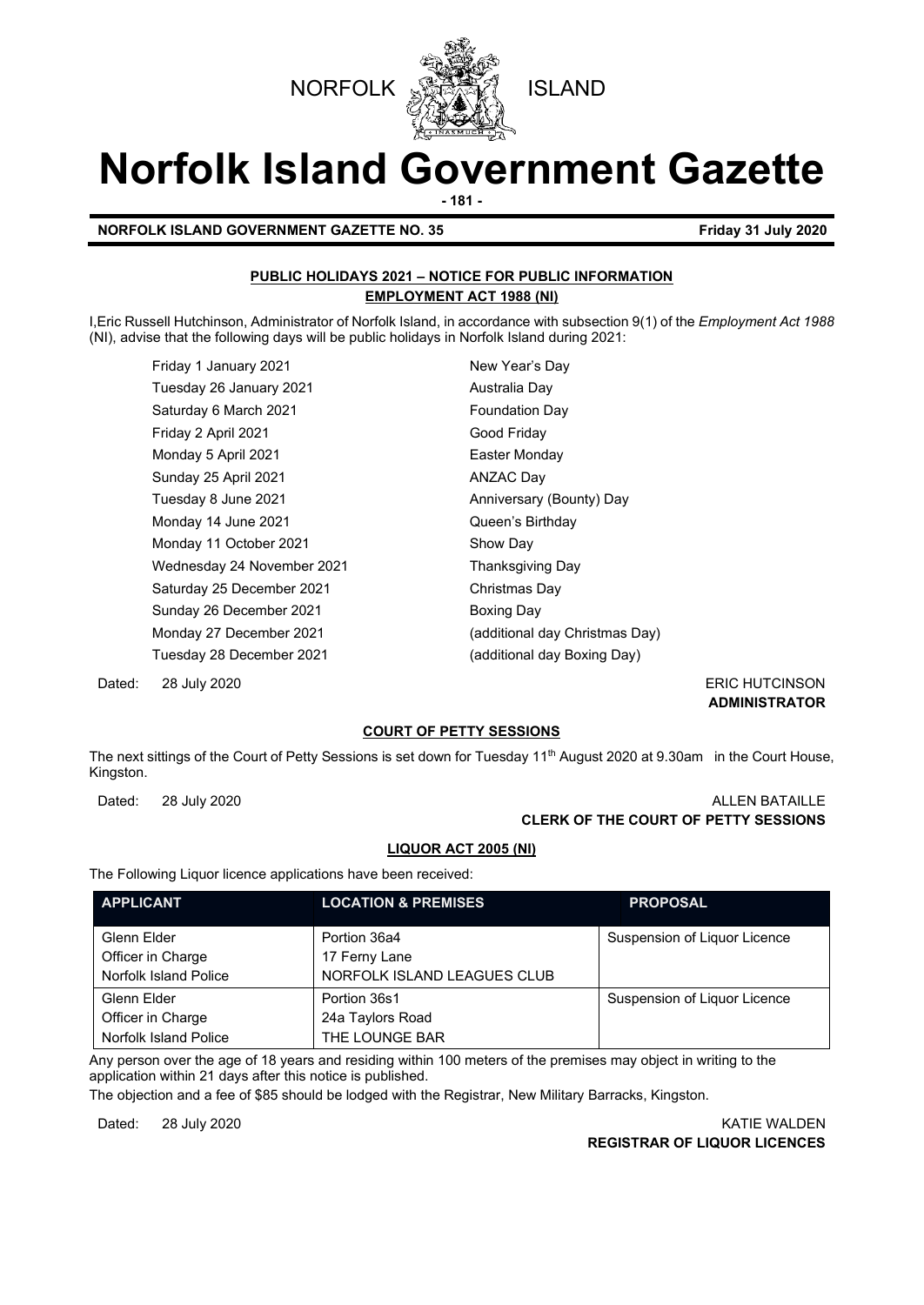#### **NORFOLK ISLAND GOVERNMENT GAZETTE NO. 35 Friday 31 July 2020**

|                                                  | PLANNING ACT 2002 (NI) - SUBSECTION 43(1) NOTICE<br>DEVELOPMENT APPLICATIONS                                                      |
|--------------------------------------------------|-----------------------------------------------------------------------------------------------------------------------------------|
| <b>Development Application No.:</b><br>DA 8/2020 |                                                                                                                                   |
| Applicant:                                       | W T Bedford                                                                                                                       |
|                                                  | PO Box 777, NORFOLK ISLAND 2899,                                                                                                  |
| Location:                                        | Portion 12d, 68 Harpers Road                                                                                                      |
| Proposed Development:                            | Change of Use: to add Residence - Accommodation Unit as an<br>additional permitted use at the existing Residence - Dwelling House |
| Zone:                                            | <b>Rural Residential</b>                                                                                                          |
| Category:                                        | Permissible (with consent)                                                                                                        |

#### **Public Exhibition**

This Development Application may be inspected at Council's websit[e http://www.norfolkisland.gov.nf/your-council/council](http://www.norfolkisland.gov.nf/your-council/council-documents/documents-public-exhibition)[documents/documents-public-exhibition](http://www.norfolkisland.gov.nf/your-council/council-documents/documents-public-exhibition) and also during business hours, at the Planning Office at the Norfolk Island Regional Council, New Military Barracks, Kingston from Monday 27 July 2020 until 10 August 2020.

#### **Submission**

Any person may, during the period between Monday 27 July 2020 and Monday 10 August 2020, make written submissions to the General Manager about this Development Application. All submissions must state the relevant Development Application number. All submissions must be signed by at least one person making the submission. If a submission objects to the proposed development, the grounds for objections must be specified in the submission.

#### **Reviewable decisions**

Decisions made on this Development Application under the *Planning Act 2002 (NI)* are reviewable decisions within the meaning of subsection 78(1) of the Act.

#### Dated: 22 July 2020 20 Dated: 22 July 2020 **Senior Strategic Planner**

#### **PLANNING ACT 2002 (NI) – SECTION 48 NOTICE**

The following Development Applications for permissible (with consent) use or development of land have been determined under the *Planning Act 2002 (NI).*

| <b>DA Number</b> | Applicant                                                                   | Location                                                                        | <b>Proposed Use and/or</b><br><b>Development</b>                                                                                                                                             | <b>Decision</b>                                      |
|------------------|-----------------------------------------------------------------------------|---------------------------------------------------------------------------------|----------------------------------------------------------------------------------------------------------------------------------------------------------------------------------------------|------------------------------------------------------|
| DA 2/2020        | K L Campbell & R B<br>Campbell,<br>49 Grove St<br><b>ALBION</b><br>QLD 4010 | Lot: 3 Sec: 21 Por:<br>52b3 Sh: 55.<br>136 Taylors Road<br>NORFOLK ISLAND       | Change of Use: to add<br>Residence -<br>Accommodation Unit as an<br>additional permitted use at<br>the existing Residence -<br><b>Dwelling House</b>                                         | Approved,<br>13 July 2020, subject<br>to conditions. |
| DA 3/2020        | J E Walden,<br>PO Box 109<br>NORFOLK ISLAND                                 | Lot: 97 Sec: 18 Por:<br>90E1 Sh: 46.<br><b>Beefsteak Road</b><br>NORFOLK ISLAND | Change of Use: to add<br>Residence -<br>Accommodation Unit as an<br>additional permitted use of<br>the existing Residence -<br>Dwelling House and one<br>Flush Wall Advertising<br>Structure | Approved,<br>9 July 2020, subject to<br>conditions.  |
| DA.BA 4/2020     | Norfolk Island<br>Regional Council,<br>PO Box 95<br>NORFOLK ISLAND          | Lot: 1 Sec: 19 Por: 92<br>Sh: 50, New Farm<br>Road NORFOLK<br><b>ISLAND</b>     | Park: Construction of<br>Composting Toilet Block                                                                                                                                             | Approved,<br>8 July 2020 subject to<br>conditions.   |

#### **Public Inspection**

The Notices of Decision and accompanying documents may be inspected, free of charge, during business hours at the Planning Office of the Norfolk Island Regional Council, New Military Barracks, Kingston.

#### **Reviewable Decisions**

Decisions made in relation to development applications are reviewable decisions within the meaning of subsection 78(1) of the *Planning Act 2002 (NI).* The applicant or any person who made a written public submission about the development application has the right to apply to the Administrative Review Tribunal or the Administrative Appeals Tribunal for review of a decision on a development application. An application for a review must be lodged within 28 days of the date the decision was given.

Dated: 15 July 2020 **John Brown 2008** Jobile BROWN **SENIOR PLANNING OFFICER**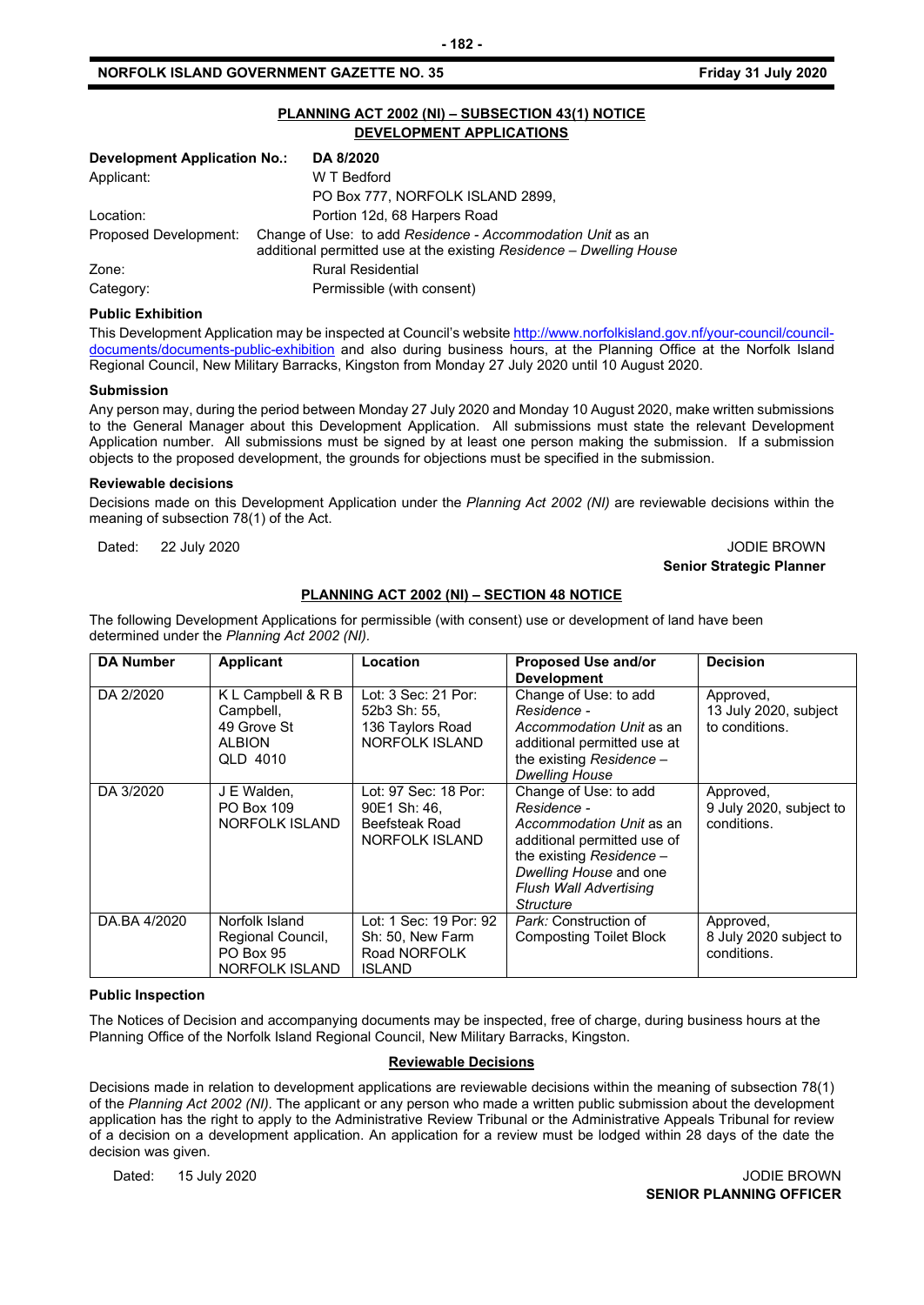#### **DISASTER AND EMERGENCY MANAGEMENT ACT 2001 (NI)**

**- 183 -**

## **DECLARATION OF STATE OF DISASTER OR EMERGENCY (RECOVERY OPERATIONS)**

#### **COVID-19 DIRECTIONS RECOVERY OPERATIONS (NO.1) 2020**

I, **George Ivor Andrew Plant**, Emergency Management Norfolk Island Controller:

- 1) under section 11(2)(g) of the *Disaster and Emergency Management Act 2001* (NI) am of the opinion that it is necessary to make directions in respect of recovery from the State of Emergency in respect of COVID-19 relating to the movement of persons within the disaster or emergency area as set out in the Schedule; and
- 2) under section 11(2)(h) of the *Disaster and Emergency Management Act 2001* (NI) am of the opinion that it is necessary to make directions in respect of recovery from the State of Emergency in respect of COVID-19 relating to the removal of persons within the disaster or emergency area who obstructs or threatens to obstruct recovery operations as set out in the Schedule; and
- 3) under section 11(2)(i) of the *Disaster and Emergency Management Act 2001* (NI) am of the opinion that it is necessary to make directions in respect of recovery from the State of Emergency in respect of COVID-19 relating to giving directions to persons whose responsibilities require him or her to engage in recovery operations.

#### **SCHEDULE**

#### **Direction 1 (2020) – Adjustment of COVID 19 measures – to commence 23:59 on 30th June 2020**

- 1. These Directions take effect at 23.59 on 10<sup>th</sup> July, 2020 and remain in force while the State of Disaster or Emergency (Recovery Operations) is in force.
- 2. In these Directions:

*Persons* includes people residing on Norfolk Island, visiting Norfolk Island for holiday or work purposes

*COVID-19 hotspot* means a particular area of Australia decided by the Chief Health Officer and published on the Queensland Health website.

*Incident Controller* means the person appointed under the State of Emergency in accordance with the NORDISPLAN.

- 3. Persons will be permitted\* to travel to Norfolk Island without the need to quarantine provided they:
	- a. do not have COVID-19.
	- b. have not been in contact within anyone in the prior 14 days with COVID-19;
	- c. have been granted a Norfolk Island Entry Pass\*
	- \*Any person travelling to Norfolk Island may be denied entry without a Norfolk Island Entry Pass
- 4. A person whilst on Norfolk Island must comply with physical distancing principles as published from time to time on [\(http://www.norfolkisland.gov.nf/norfolk-islands-covid-19-advice\)](http://www.norfolkisland.gov.nf/norfolk-islands-covid-19-advice).
- 5. A person whilst on Norfolk Island must follow any directions in relation to COVID-19 from staff of the *Norfolk Island Hospital and Residential Aged Care (NIHRACS).*
- 6. A person or business on Norfolk Island must follow any advice or operational direction provided by the Incident Controller or authorised officer of the *Norfolk Island Police Force (NIPF)*in relation to COVID-19.
- 7. A person or business involving close contact with persons is required to keep a daily customer register. A business will be required to retain the records for a period of three months. The register must be produced upon request by the Incident Controller.

*\* Please Note \** 

- *Online applications required by all travellers prior to travel (within 72 hours of travel).*
- *While the State of Emergency is in place verification of where travellers are from will be required*
- *Travel to mainland states and territories is a matter for residents to seek approval from State and Territory Government authorities.*

Dated: 8 July 2020 GEORGE PLANT

**EMNI CONTROLLER**

### **DISASTER AND EMERGENCY MANAGEMENT ACT 2001 (NI)**

#### **EXTENSION OF DECLARATION OF STATE OF EMERGENCY**

I **Eric Hutchinson,** Administrator of Norfolk Island and delegate of the Minister under Section 5 of, and item 1.27 of the Schedule to, the *Minister's Norfolk Island Delegation Instrument 2019*:

**PURSUANT** to Section 9 of the *Disaster and Emergency Management Act 2001* (NI) [the Act] and acting on the advice of the Controller;

**EXTEND** the declaration of emergency made under section 9 of the Act at 16:15 Hrs on Monday 26 March 2020, for the whole of the Territory of Norfolk Island, until 16:15 hr on Thursday 31 December 2020 for recovery operations.

Dated: 22 June 2020<br>Dated: 22 June 2020 **ADMINISTRATOR**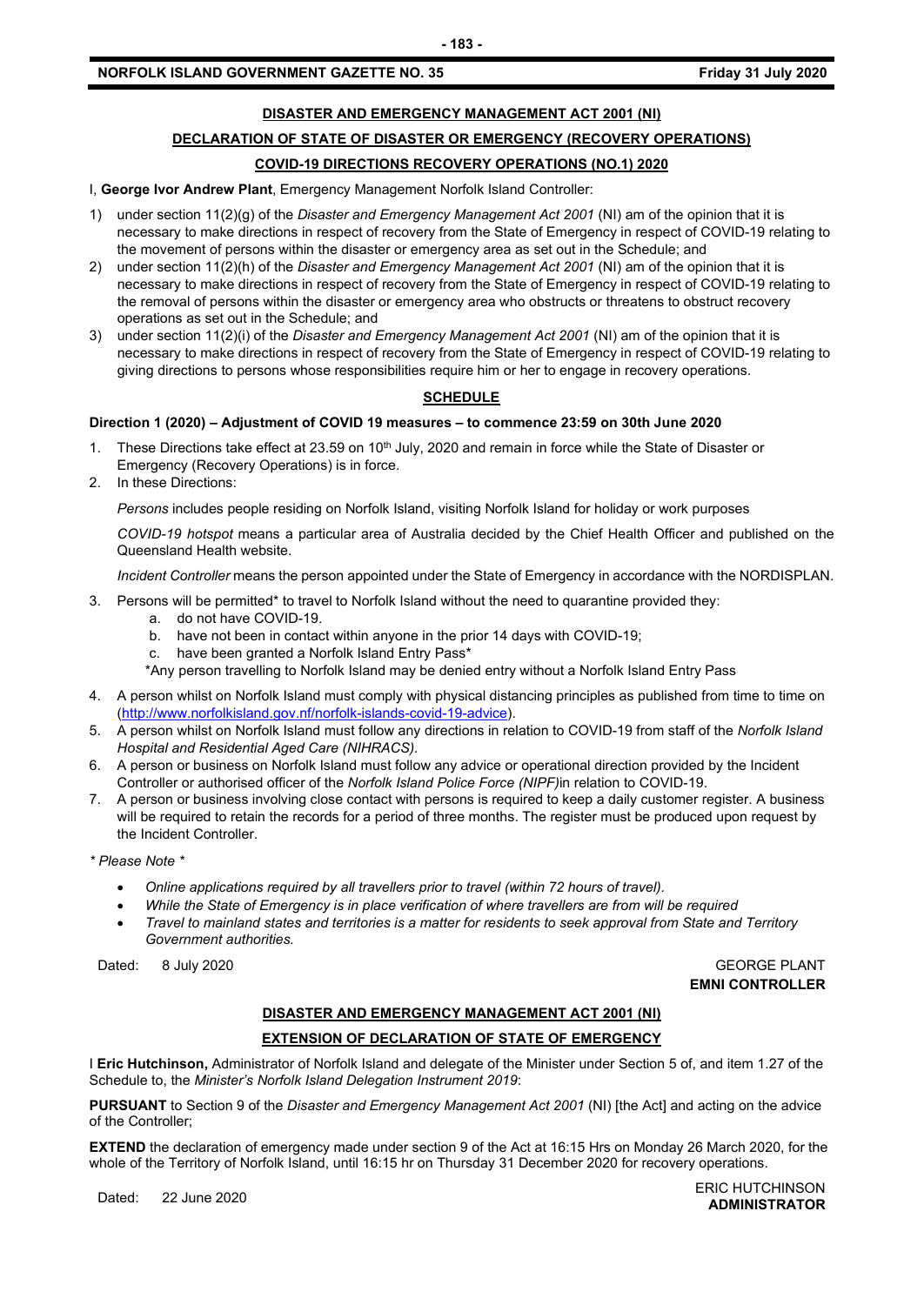#### **NORFOLK ISLAND GOVERNMENT GAZETTE NO. 35 Friday 31 July 2020**

#### **EXPRESSIONS OF INTEREST –**

#### **MOBILE CAFÉ BAR FACILITY AT NORFOLK ISLAND AIRPORT (19/20)**

Council is seeking expressions of interest from businesses on Norfolk Island to provide a mobile café facility or similar at Norfolk Island Airport Passenger Terminal.

It's envisaged that the café facility would be potentially mobile and retail a variety of typical café related products (e.g. tea, coffee, water and snacks) to all airport clientele during commercial flight arrivals and departures.

In detailing their expression of interest, the business operator would need to outline;

- the mobile facility envisaged e.g. trailer, van, bus etc.
- the intended product offering
- their ability to provide adequate staffing levels
- their intended opening hours
- typically, the setup timeframe required to have the café facility fully operational
- what they can add to every departing visitors, final customer experience on Norfolk Island

Applications should also address the following criteria:

- Registered Business Name, ABN and Registered Business Address
- current insurance policies including (but not limited to) public liability
- a disclosure of any current or foreseeable conflicts of interest

Your expression of interest (marked clearly with "EOI 19/20") can be:

| emailed to: | regionalcouncil@nirc.gov.nf    |
|-------------|--------------------------------|
| posted to:  | PO Box 95, Norfolk Island 2899 |

Applications close at 4:00pm (Norfolk Island time) on Monday 10 August 2020.

Further information can be obtained from Howard Martin, Manager Economic Development on telephone (+6723) 22001 ext. 122 or by emailin[g howard.martin@nirc.gov.nf](mailto:howard.martin@nirc.gov.nf).

#### Dated: 21 July 2020 HOWARD MARTIN **MANAGER ECONOMIC DEVELOPMENT**

#### **SURPLUS ITEMS TO REQUIREMENT EXPRESSION OF INTEREST 18 /20**

Expressions of Interest are invited for the Sale of Surplus to Requirement items (utilities and other plant and equipment).

| 1.               | Toyota Lite Ace                           |
|------------------|-------------------------------------------|
| 2.               | Toyota Lite Ace van                       |
| $\overline{3}$ . | Saki Steel Drum Roller SC 15              |
| 4.               | Ford 5000 Tractor                         |
| 5.               | Mitsubishi Pajero                         |
| 6.               | Toyota Hilux crew cab                     |
| 7.               | <b>Holden Rodeo</b>                       |
| 8.               | <b>Toyota Hilux Surf</b>                  |
| 9.               | Mazda Bounty 97                           |
| 10.              | Toyota Hilux 99                           |
| 11.              | Mazda Bongo truck 93                      |
| 12.              | Mazda B2600 4WD ute                       |
| 13.              | Mazda Bongo truck 4WD petrol              |
| 14.              | Toyota Corolla DX Wagon                   |
| 45.              | Toyota Hilux 2008                         |
| 16.              | Mitsubishi L200                           |
| 17.              | Steam Cleaner #1                          |
| 18.              | Steam Cleaner #2                          |
| 19.              | Kubota GR 2110 (in pieces)                |
| 20.              | Briggs and Stratton 2600psi water blaster |
| 21.              | <b>Beaver Gang mower</b>                  |
| 22.              | Stihl brush cutter #1                     |